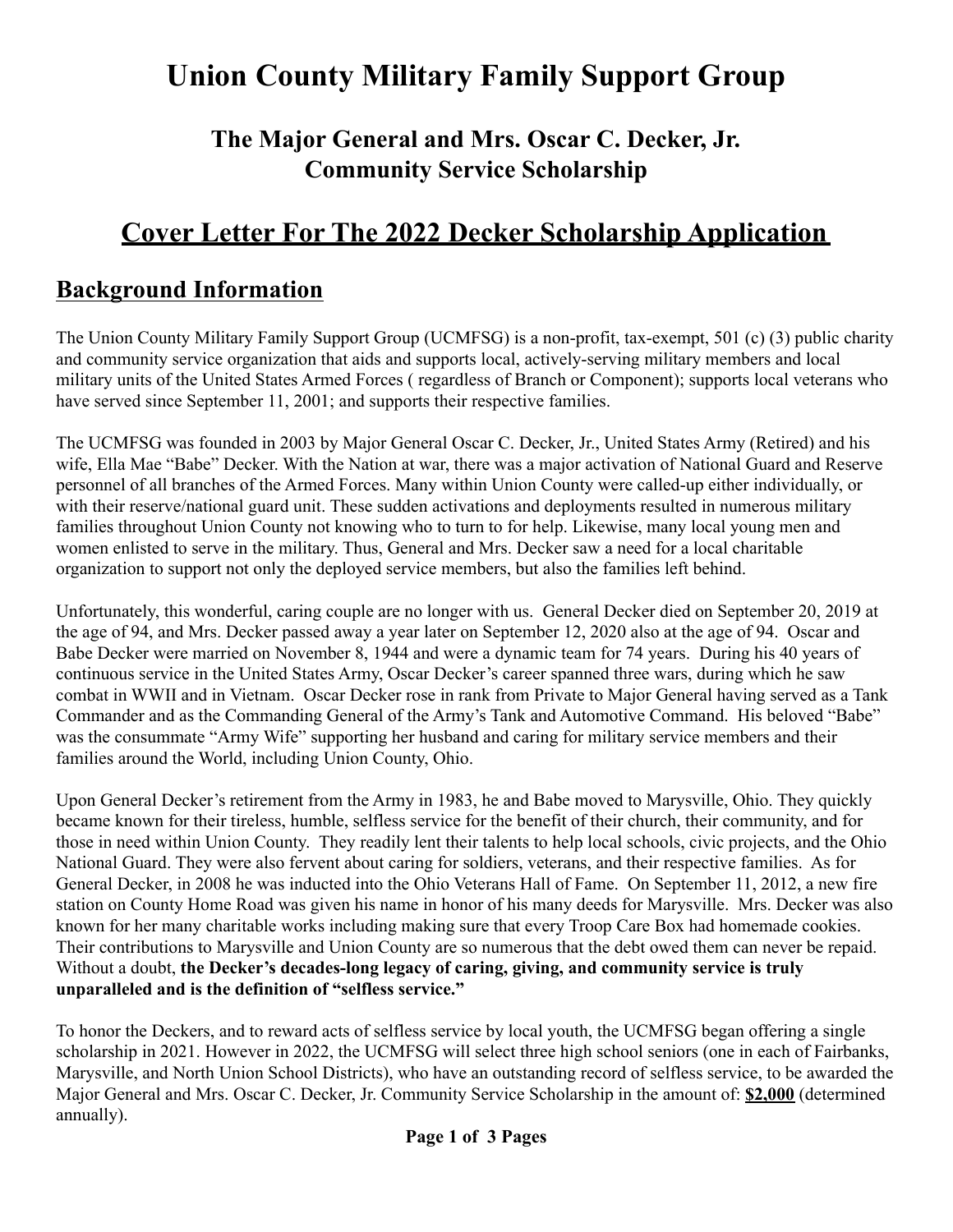### **Scholarship Eligibility Requirements**

To be eligible for Major General and Mrs. Oscar C. Decker, Jr. Community Service Scholarship, the applicant **must**:

- a. Be a resident of Union County,
- b. Attend a high school within the Fairbanks, Marysville, or North Union School Districts, or is a home-schooled student within one of these Union County school districts,
- c. Be a graduating senior with an acceptance to a college or university, and must have a stated goal of achieving a Baccalaureate Degree (BA or BS),

(NOTE: Proof of acceptance should be submitted with the application. However, if proof of college/university acceptance is pending at the time the application is submitted, such proof must be provided prior to receiving the scholarship check.)

d. Have a grade-point average (GPA) of at least 3.0,

e. Submit a personal letter, with the application, explaining why he/she should be considered for this scholarship,

- f. Have a record of significant selfless service/community service which has in some way directly benefitted their community (example: county, city/village, neighborhood, church, school, hospital, etc), (NOTE: The record of selfless service/community service could be for a very significant event/activity, or for a significant period of time. Just belonging to a group/club is not enough to qualify for this scholarship. Applicants must have demonstrated a high-level of personal involvement and/or personal accomplishment.)
- g. Provide the name, phone number, and email address of at least one adult who can verify the act (s) of selfless/community service, (NOTE: The name must be submitted with the application; this person (s) cannot be a relative.)
- h. Provide three (3) letters of recommendation from adults stating why the applicant should be considered for this scholarship.

(NOTE: These letters should not come from relatives; however, they may be from persons verifying the selfless service/community service, and/or from school officials.)